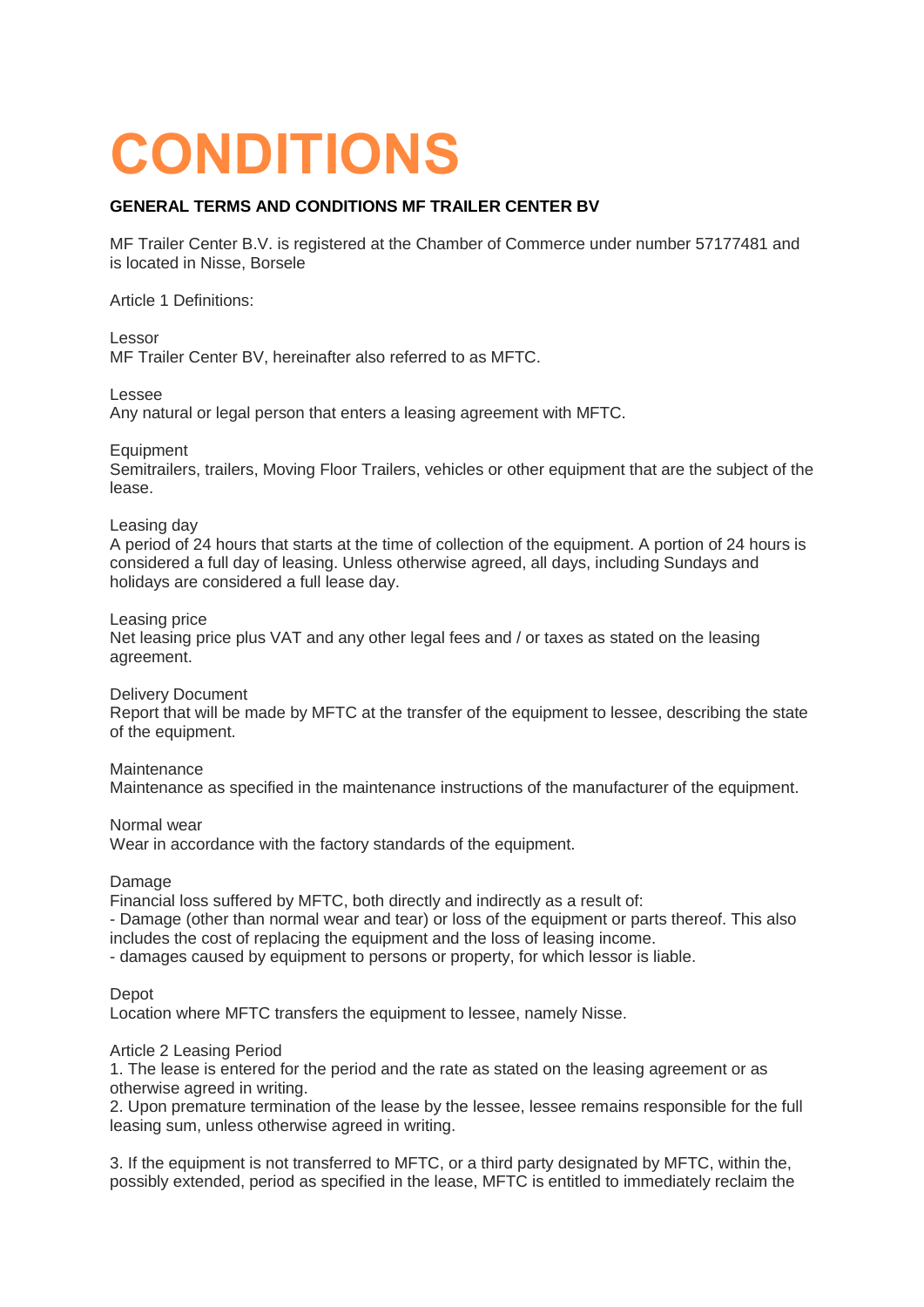equipment. The obligations of the lessee under the lease agreement remain in force until the equipment is again in possession of MFTC, acknowledging that lessee until that time owes an additional amount of  $\epsilon$  75.00 per day excluding VAT on top of the owed leasing costs, without prejudice to the obligation of lessee to compensate MFTC for damages suffered or to be suffered.

The increase of  $\epsilon$  75.00 per day does not apply if the lessee proofs that the excess of the lease term is the result of force majeure.

## Article 3 Obligations at end of leasing period

1. Lessee is obligated to return the equipment at latest during opening hours on the day and time as specified in the contract at the deposit of MFTC in Nisse or at a place designated by MFTC, unless an extension of the lease period was agreed on and confirmed in writing. Only after written consent of the lessor, lessee is entitled to return the vehicle outside office hours. In that case, lessee remains liable for any damage that may arise up to the time when the vehicle is actually received and inspected by MFTC.

2. At the end of the leasing agreement, lessee is obliged to hand in the equipment in the same condition as described in the delivery document. Lessee must also ensure that the equipment is in clean and odour-free state, with the exception of normal wear. If lessee fails to do so, cleaning costs made by lessor will be charged to the lessee with a minimum of  $\epsilon$  100, - and  $\epsilon$  75, excluding VAT for, respectively, the inside and outside.

Article 4 Other costs associated with the use of the equipment

1. During the leasing period, costs associated with the use of the equipment, such as tolls and the cost of fuel, cleaning and parking are at the expense of the lessee.

2. Lessee is obligated to cover all taxes, charges or fees for the use of the equipment and, if necessary, compensate and hold MFTC harmless for any possible relating claims.

## Article 5 Payment of invoices

1. Payment of MFTC invoices should be, without any appeal to discount, settlement and / or compensation, made within 14 days after the invoice date. If this period is exceeded, the lessee is legally in default and interest equal to the applicable statutory (commercial) interest will apply. 2. Payment of lease payments is to be made in advance. MFTC bills monthly at the beginning of each month.

3. Only payment through a transfer to one of the MFTC bank accounts, or payment in cash against properly confirmed receipt of payment, lead to fulfilment of the lessee's payment obligation.

4. If MFTC decides to carry out collection measures against a lessee acting in the exercise of his profession or business and that lessee is in default, the recovery costs, which are set at 15% of the invoice amount with a minimum of EUR 750,-, are payable by the lessee. The extrajudicial collection costs owed by lessee to MFTC shall be increased by the statutory (commercial) interest, commencing eight days after the last payment reminder to the lessee.

5. MFTC is at all times, both at the commencement of the lease as to any provision thereof, entitled to demand a payment security or a payment order by credit card from the lessee. Such an authorization is irrevocable.

## Article 6 Dissolution

1. MFTC is entitled to terminate the contract without notice or judicial intervention and to reclaim the equipment without prejudice in respect to the right to compensation for costs, damages and interest, if it appears that during the leasing period the lessee fails to fully comply, in a timely fashion, with one or more obligations as defined in the agreement, or in the event of the lessee's death, or if a lessee is placed under guardianship or requests suspension of payments, is declared bankrupt or requires an application of the insolvency Act, in the event of changing domicile or registered office abroad, in the event of a seizure of the towing vehicle or equipment, or if MFTC determines the existence of

circumstances during the leasing period which are of such nature that, had MFTC been aware of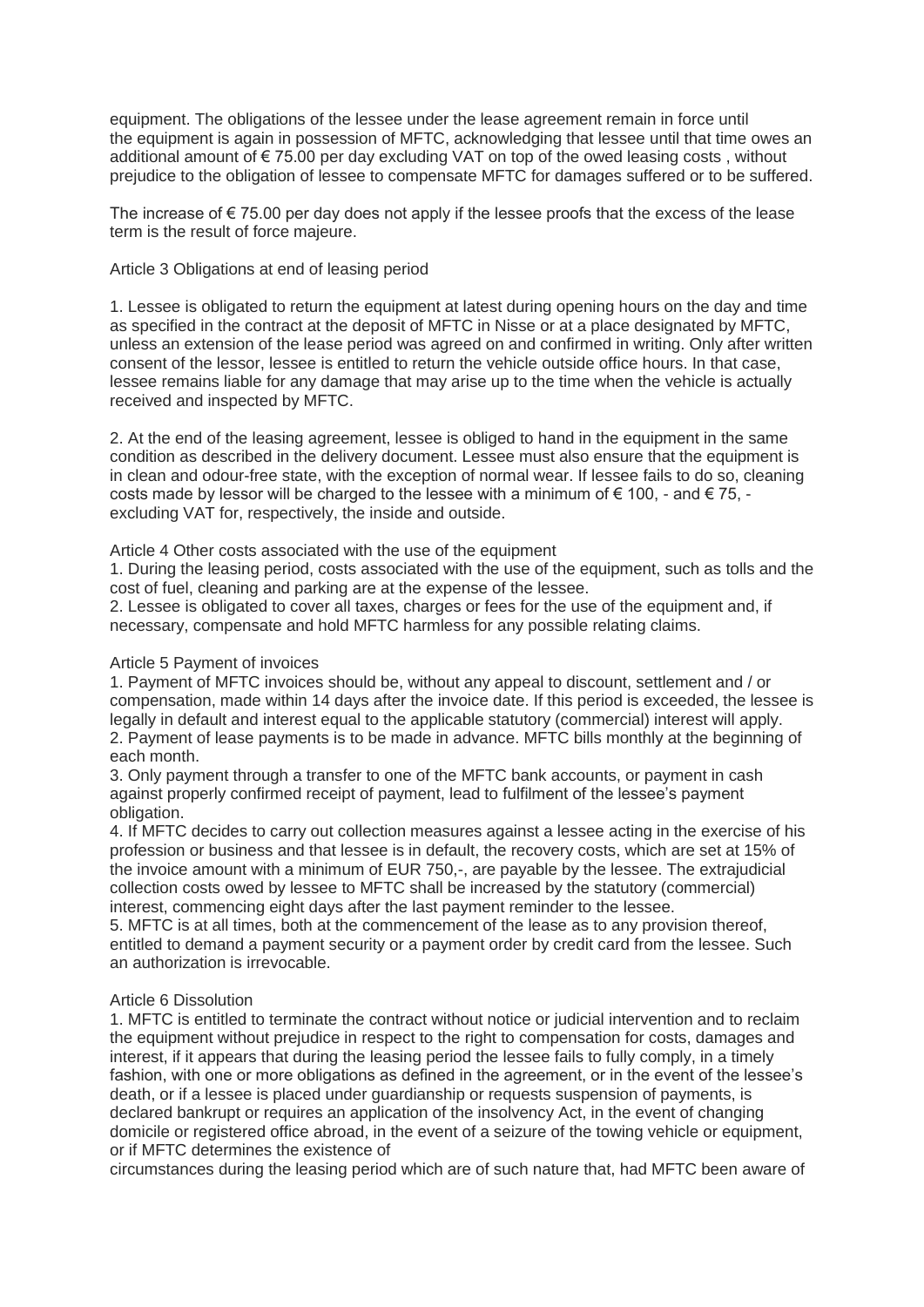this at the entering of the leasing agreement, MFTC would have chosen not to enter such an agreement. In the event of any of the aforementioned cases, lessee will offer full cooperation with MFTC to ensure that MFTC reclaims possession of the equipment. MFTC is not liable for damages that are the result of any termination of the lease.

2. In the event of a premature dissolution, possible present loads in the equipment will be unloaded and stored at the lessee's expense by MFTC; MFTC will be entitled to a lien in concern to this load. Lessee gives MFTC an irrevocable authorization to access the place where the equipment is located.

Article 7 Interim leasing price increase

1. MFTC holds the right to an interim increase of the leasing price in case of external costincreasing effects. In that case, the lessee has the right to prematurely terminate the contract within eight days after MFTC's notification, subject to a period of two weeks within which the originally agreed leasing rate will apply.

Article 8 Use of the equipment

1. Lessee must carefully handle the equipment and make sure that the equipment is used as intended.

2. Lessee is obliged to return the equipment to the lessor in its original state. Lessee is responsible for removing alterations and additions to the equipment by him or on his behalf: lessee cannot claim any right to compensation.

3. Lessee must adequately secure loads of the equipment.

4. Only persons who are designated in the lease as a lessee may drive the vehicle.

5. The lessee is not permitted to provide the equipment to another company other than the business of the lessee of the vehicle.

6. Lessee shall ensure that all drivers are licensed and have the necessary physical and mental condition required for driving / making use of the equipment. The leased equipment may only be operated by persons who are in possession of a valid license for this type of vehicle, corresponding to the tonnage and the category of the leased vehicle as well as the required

professional qualifications.

7. The lessee is liable for damage caused by a driver under the influence of alcohol as defined in the Road Traffic Act or under the influence of means that influence driving reflexes. In any case, any repair costs and damages caused by the lessee will be charged.

8. Lessee is not permitted, except after prior written permission of MFTC, to re-lease the vehicle or otherwise provide it to third parties.

9. Lessee may not pledge or otherwise encumber the equipment, nor may lessee make other alterations to the equipment without the consent of MFTC.

10. Lessee is not permitted to commit MFTC to third parties or to make it appear so.

11. Lessee must immediately inform MFTC if the equipment is no longer under lessee's authority.

12. Lessee is not allowed to take the vehicle beyond the borders of Europe, with the exception of Albania, the CIS countries and Turkey, unless otherwise agreed in writing with MFTC.

13. Lessee shall, unless otherwise agreed in writing, not use the leased equipment for transportation or storage of hazardous and / or corrosive substances, explosive, radioactive equipment or other substances that may be considered harmful to human health. If the leased equipment is used by lessee in conflict with this article, lessee will be liable for all damages and expenses arising from such use, regardless of lessee's obligation to return the leased equipment to MFTC in a clean, washed and safe state.

## Article 9 Maintenance and repairs

1. Unless otherwise agreed in the leasing agreement, lessee should at least twice per year provide the equipment to MFTC for maintenance, for instance in concern to the brakes. 2. During the period of the leasing agreement, lessee must carry out maintenance work on the equipment in the manner and degree as described in the maintenance schedules that are provided along with the equipment.

3. Lessee shall ensure that all standard periodic maintenance is carried out promptly and that the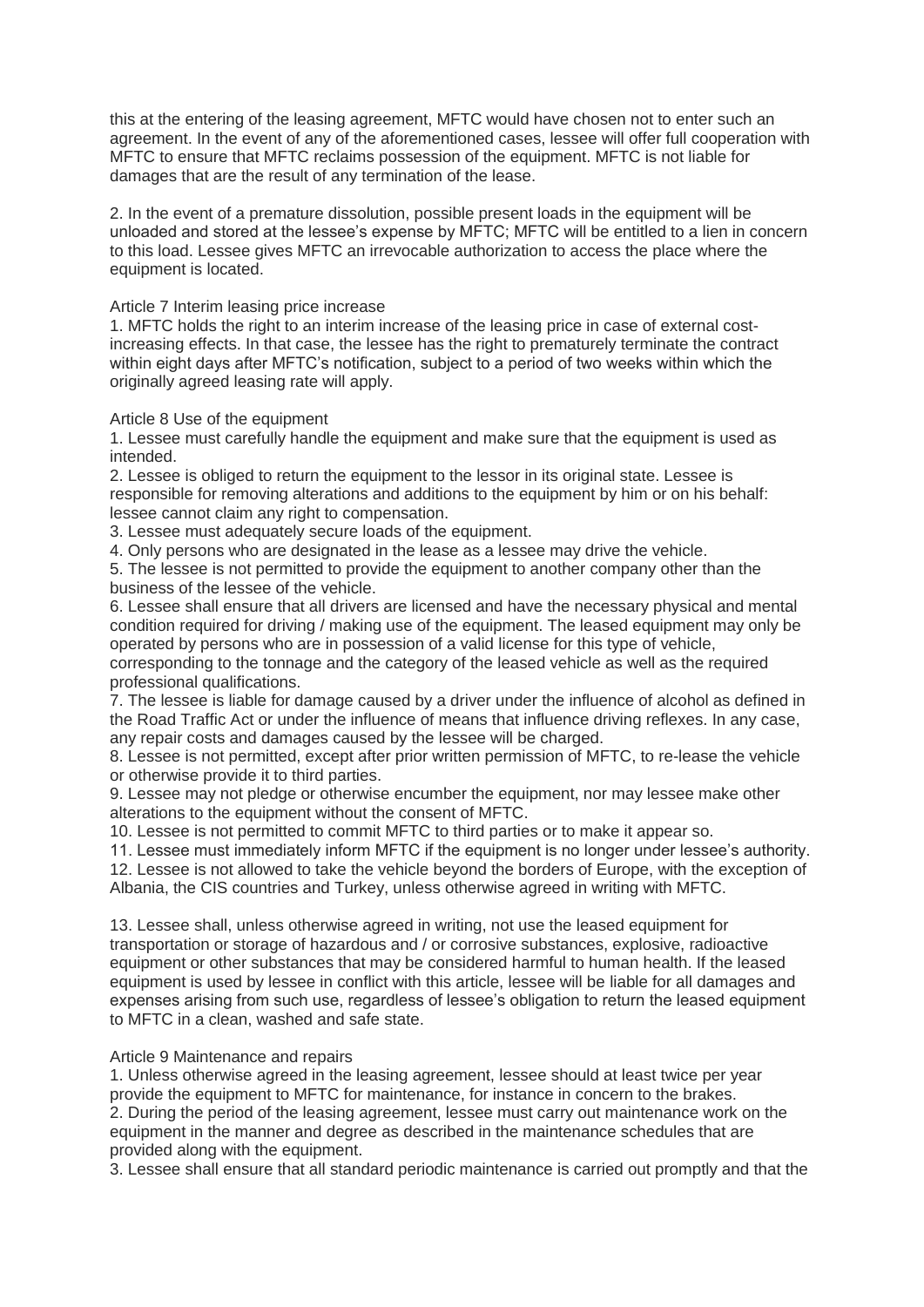equipment is offered to MFTC in a timely manner, allowing MFTC to carry out the maintenance work in a workshop designated by MFTC

- 4. The lessee is obliged to maintain the required level for all fluids and tire pressure.
- 5. All costs of maintenance and repair, necessary due to whatever reason or cause, come at the expense of the lessee, with the exception of the costs and replacement of parts due to normal wear and tear.

6. MFTC is, at all times, entitled to see the equipment at the location where it is located. At any time, MFTC holds the right to research and inspect the equipment. In the event of reprehensible shortcomings of the lessee, in respect to repairs and maintenance, the costs of such a research, repair or maintenance shall be charged to the lessee.

7. The lessee requires permission for carrying out or letting someone else carry out repairs. Repairs should also take place at a MFTC workshop or a workshop designated by MFTC. MFTC holds the right to perform the maintenance or have it carried out on behalf of the lessee if the lessee fails to do so.

## Article 10 Insurance

1. Lessee should arrange and maintain WAM (Law relating Motor liability) for the equipment for the entire length of the leasing period unless the leased equipment is covered through the insurance of the towing vehicle that is used by lessee in combination with the leased equipment.

2. Lessee is obliged to arrange insurance and maintain it for the entire duration of the agreement providing coverage for liability resulting from the leasing agreement in concern to loss or damage to the leased equipment, irrespective of the cause, except for normal wear and tear, even if the damage is the result of acts of molestation.

3. MFTC should be included in this insurance arrangement as a co-insured party 4. The insured amount should be the replacement value of the equipment as indicated on the lease or the delivery report. Furthermore, regarding depreciation it should be stipulated that no depreciation will take place the first year (replacement value-benefit). During the subsequent years, the depreciation will sum up to 5% of the insured sum, provided that the total deduction will never amount to more than 50%.

6. No new-for-old deduction may be applied, regarding insured repair costs.

Article 11 Liability lessee for damage

7. If no damage description for the equipment was drawn up between parties, it is assumed that the lessee returned the leased equipment in undamaged condition and as indicated on the delivery document.

2. Lessee is liable for all MFTC damages arising as a result of events during the leasing period or otherwise related with leasing of the equipment, considering the following. b. If a policy excess was included in the lease, the lessee's liability for damages per claim is limited to the amount of the policy excess, unless:

- The damage was caused during or as a result of acts or omissions in breach of Article 8 hereof;

- The damage was caused due to the use of the vehicle on unpaved terrain, or use of the vehicle on terrain that the vehicle is not suitable for, or of which the lessee or driver was notified that entering would at your one's own risk;

- The damage was caused with the consent of, or by intent or gross negligence of the lessee;

- The vehicle was re-leased to a third party;

- The case involves damage resulting from any harm by or with the vehicle caused to third parties and the liability insurance that was arranged for the vehicle offers no coverage on the basis of a breach of any provision of the policy conditions;

- The damage is caused by loss of the vehicle and / or the vehicle keys or the alarm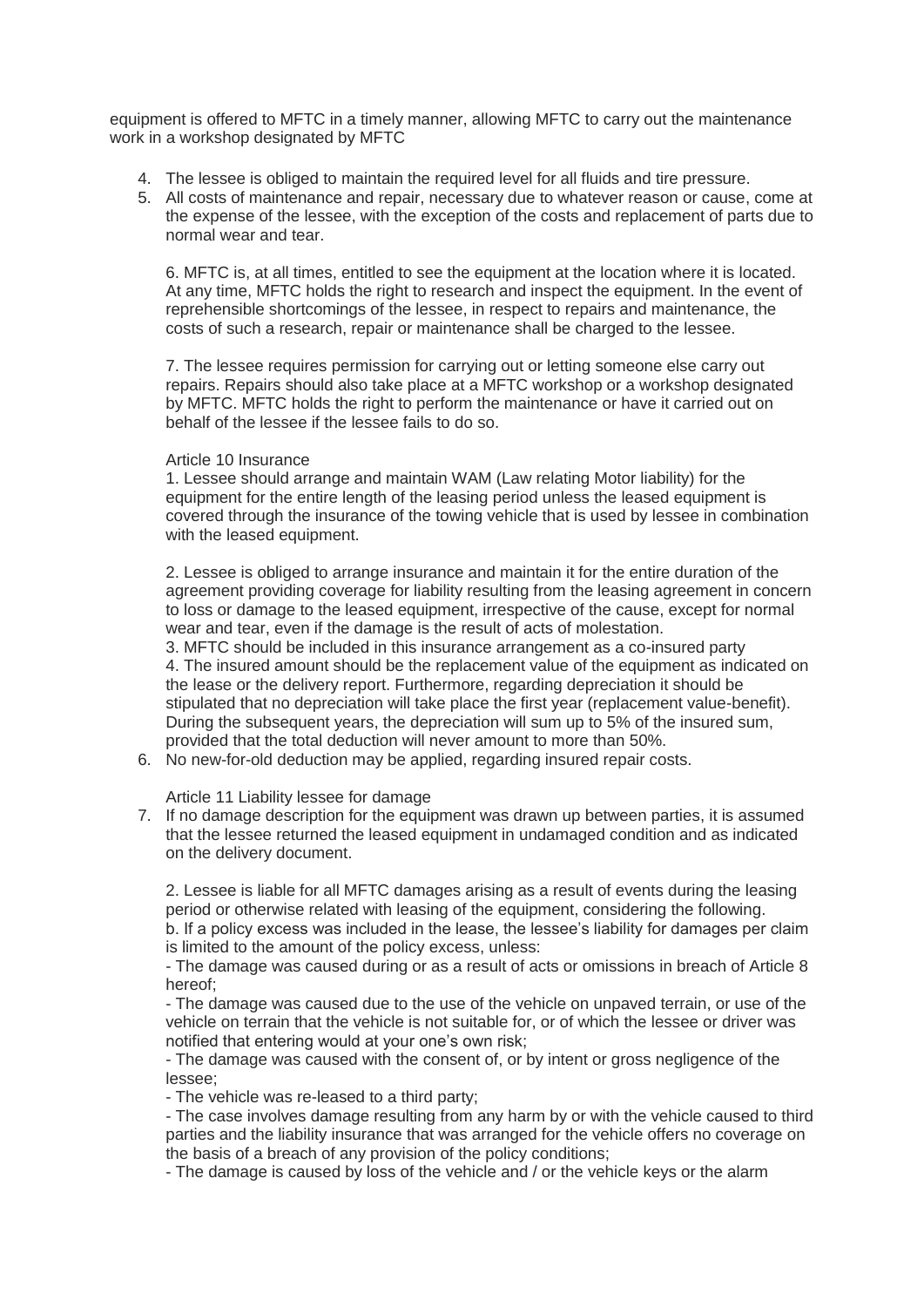installation's control system and / or the vehicle's documents (such as registration and insurance documents) are not handed in at MFTC;

- The damage is the result of a danger associated with the transport, storage, loading and unloading of dangerous, explosive, flammable, oxidizing or toxic substances.

Article 12 Damage

- 8. In the event of damage to the equipment, Lessee should inform MFTC as soon as possible but in any case within 24 hours. Lessee should give an accurate and sufficiently comprehensive description of the damage, the place, the manner in which the damage was caused and the current location of the leased equipment. Lessee shall thereby follow the instructions given by MFTC.
- 9. Lessee should also, in the event of damage to the equipment, take the required insurance measures and adequately inform the insurance agency about the damage. 3. Within 48 hours, lessee must submit a fully completed and signed claim form to MFTC 4. Lessee should at all times, in front of others, refrain from any recognition of guilt in any form

5. In case of damage, lessee should not leave the equipment behind without properly protecting it against damage or loss. In case of damage, lessee should provide MFTC and persons designated by MFTC with all requested assistance intended to acquire compensation from third parties or for legal defence against claims of third parties. 6. In case of damage or defects to the vehicle and / or the leased equipment, the lessee is not allowed to use the vehicle and / or leased equipment any further if that use can lead to aggravation of the damage or the defect, or to a decrease of traffic safety.

Article 13 Obligations in the event of damage to equipment

1. If the lessee returns the equipment to MFTC in a damaged, incomplete or not commercially/lease ready fashion, lessee will be obliged to pay compensation for the damage

of the equipment. Moreover, in that case, lessee is required to pay MFTC a fine equal to the price of the equipment on the basis of this leasing agreement, starting on the day of delivery up to the day that the equipment is repaired, restored or again

commercially/lease ready or when, in the event of the equipment being lost by any event whatsoever, MFTC receives any compensation.

2. If and up to the extent that the damage to the equipment is reimbursed by Kasko insurance (comprehensive cover), MFTC or the insurance will charge the applicable policy excess

to the lessee and the remainder to the specific Kasko insurer.

3. In case of reimbursement through a Kasko insurer, this insurer holds the right to recover the paid damage as well as the policy excess from the lessee

4. The foregoing is without prejudice to MFTC's right to appeal to the lessee for additional damages in regard to lost revenue.

Article 14 Alterations to the equipment

1. At any time during the period of the agreement, MFTC is authorized to put its name or any other accessory on the equipment

2. The lessee is not allowed to make any alterations to the equipment, add or remove parts or accessories, change, cover or remove license plates or registration numbers.

### Article 15 Transfer of ownership

MFTC is entitled to transfer its rights under the lease agreement to third parties as well as the ownership of the equipment or have a third party act in its place without this leading to termination of the lease.

### Article 16 Exoneration

1. MFTC is not liable for any damages, including consequential damage, related to or resulting from the use of equipment or due to the (inadequate) operation of the equipment, excluding wilful